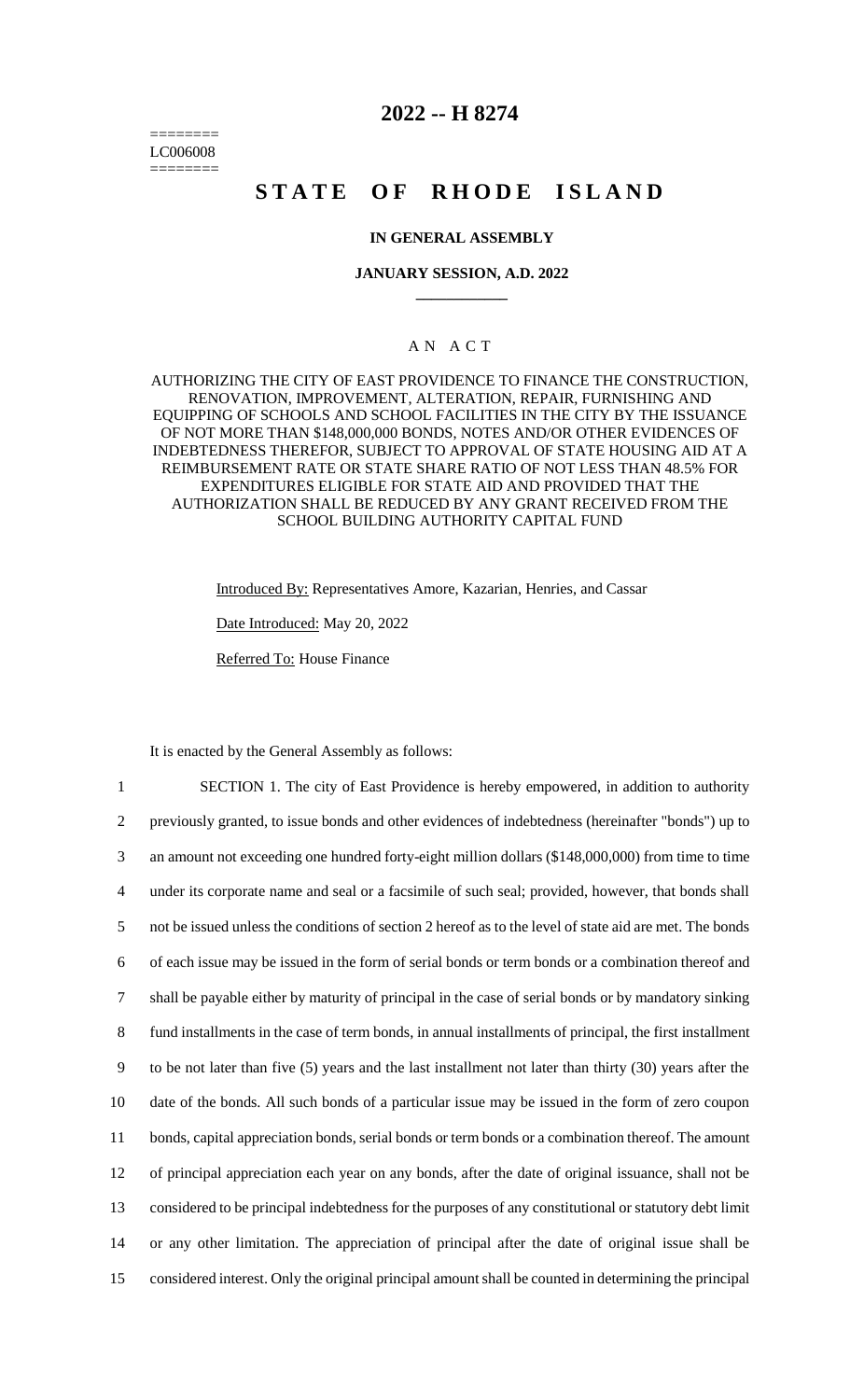amount so issued and any interest component shall be disregarded.

 SECTION 2. The city may be eligible for school housing aid reimbursement on debt service pursuant to chapter 7 of title 16, or for a grant, loan or other "financial assistance" as defined in § 45-38.2-1, from the school building authority capital fund under chapter 38.2 of title 45. The amount of borrowing authorized pursuant to this act shall be reduced by the amount of any grant received by the city from the school building authority capital fund. Bonds, notes or other evidences of indebtedness shall not be issued under this act unless the city has received preliminary indication from the Rhode Island department of education ("RIDE") confirming that the then-current school housing aid reimbursement rate under chapter 7 of title 16, as amended from time to time, or financial assistance from the school building authority capital fund, or pursuant to any other law hereafter enacted providing for funds to municipalities for school housing purposes, is not less than fifty percent (50%) of debt service for those expenditures which are eligible for state aid.

 SECTION 3. The bonds shall be signed by the manual or facsimile signatures of the city director of finance and the mayor and shall be issued and sold in such amounts as the city council may authorize by resolution. The manner of sale, denominations, maturities, interest rates and other terms, conditions and details of any bonds or notes issued under this act may be fixed by the proceedings of the city council authorizing the issue or by separate resolution of the city council or, to the extent provisions for these matters are not so made, they may be fixed by the officers authorized to sign the bonds. Notwithstanding anything contained in this act to the contrary, the city may enter into financing agreements with the Rhode Island health and educational building corporation pursuant to chapter 7 of title 16 and chapter 38.1 of title 45 and, with respect to bonds or notes issued in connection with such financing agreements, if any, the city may elect to have the provisions of chapter 38.1 of title 45 apply to the issuance of the bonds or notes issued hereunder to the extent the provisions of chapter 38.1 of title 45 are inconsistent herewith. In addition, the city may enter into financing agreements with the Rhode Island infrastructure bank pursuant to the provisions of chapter 12.2 of title 46 and, with respect to bonds or notes issued in connection with such financing agreements, if any, the city may elect to have the provisions of chapter 12.2 of title 46 apply to the issuance of the bonds or notes issued hereunder to the extent the provisions of chapter 12.2 of title 46 are inconsistent herewith. Such election may be fixed by the proceedings of the city council authorizing such issuance of by separate resolution of the city council, or, to the extent provisions for these matters are not so made, they may be fixed by the officers authorized to sign the bonds or notes. The proceeds derived from the sale of the bonds shall be delivered to the city director of finance, and such proceeds, exclusive of premiums and accrued interest shall be expended: (1) For the construction, renovation, improvement, alteration, repair, furnishing and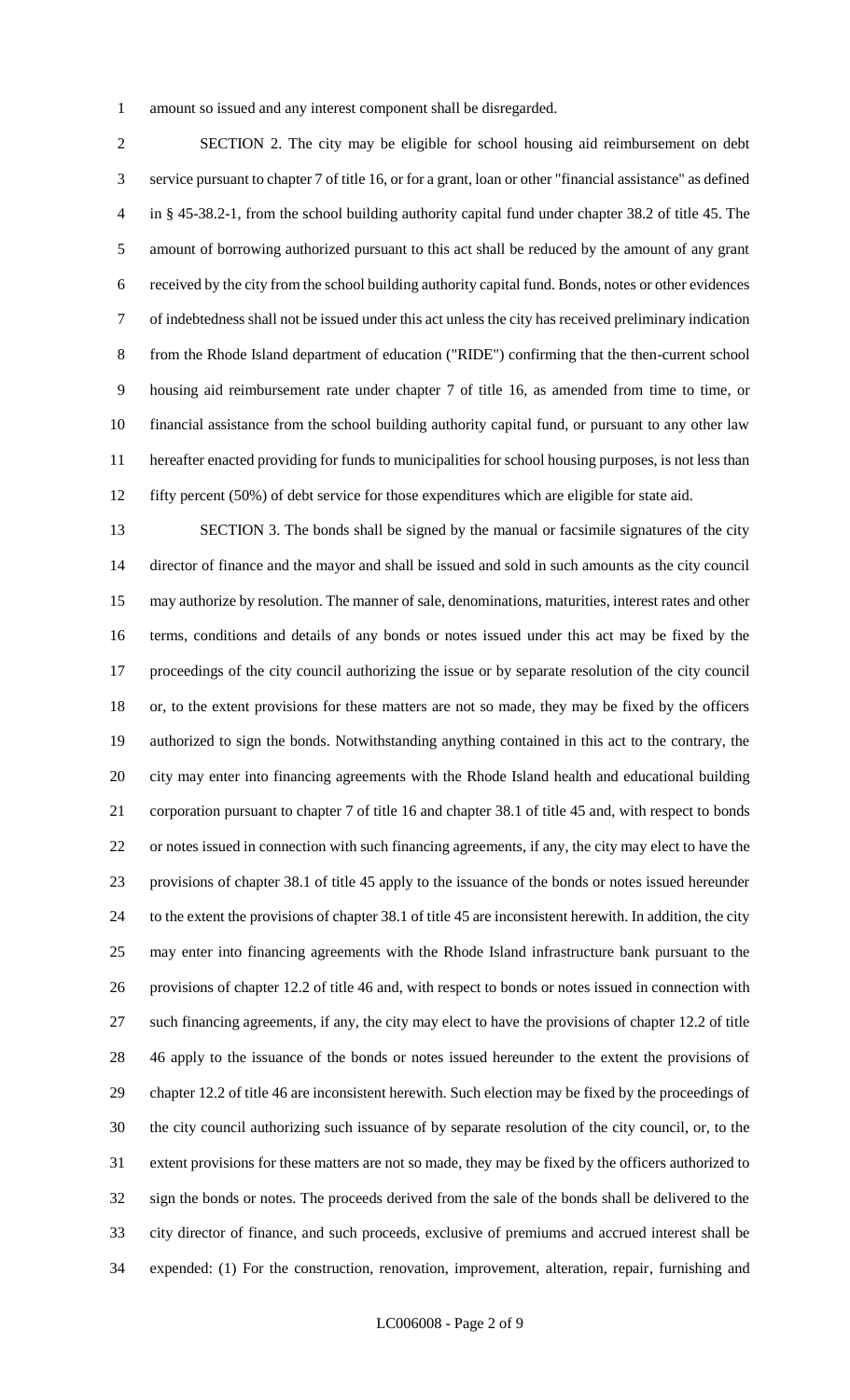equipping of schools and school facilities in the city and all costs related thereto; (2) In payment of the principal of or interest on temporary notes issued under section 4; (3) In repayment of advances under section 5; (4) In payment of related costs of issuance of any bonds or notes; and/or (5) In payment of capitalized interest during construction of the project (the "project"). No purchaser of any bonds or notes under this act shall be in any way responsible for the proper application of the proceeds derived from the sale thereof. The project shall be carried out and all contracts made therefor on behalf of the city by the city school building committee. The proceeds of bonds or notes issued under this act, any applicable federal or state assistance and the other monies referred to in sections 7 and 10 shall be deemed appropriated for the purposes of this act without further action than that required by this act. The bonds authorized by this act may be consolidated for the purpose of issuance and sale with any other bonds of the city heretofore or hereafter authorized; provided that, notwithstanding any such consolidation, the proceeds from the sale of the bonds authorized by this act shall be expended for the purposes set forth above.

 SECTION 4. The city council may by resolution authorize the issuance from time to time of interest bearing or discounted notes in anticipation of the issuance of bonds or in anticipation of the receipt of federal or state aid for the purposes of this act. The amount of original notes issued in anticipation of bonds may not exceed the amount of bonds which may be issued under this act (without any reduction for any grant to be received from the school building authority capital fund), and the amount of original notes issued in anticipation of federal or state aid may not exceed the amount of available federal or state aid as estimated by the director of finance. Temporary notes issued hereunder shall be signed by the manual or facsimile signatures of the city director of finance and the mayor and shall be payable within five (5) years from their respective dates, but the principal of and interest on notes issued for a shorter period may be renewed or paid from time to time by the issuance of other notes hereunder; provided, the period from the date of an original note to the maturity of any note issued to renew or pay the same debt or interest thereon shall not exceed five (5) years. Any temporary notes in anticipation of bonds issued under this section may be refunded prior to the maturity of the notes by the issuance of additional temporary notes; provided that, no such refunding shall result in any amount of such temporary notes outstanding at any one time in excess of two hundred percent (200%) of the amount of bonds which may be issued under this act; and provided, further that if the issuance of any such refunding notes results in any amount of such temporary notes outstanding at any one time in excess of the amount of bonds which may be issued under this act, the proceeds of such refunding notes shall be deposited in a separate fund established with the bank which is paying agent for the notes being refunded. Pending their use to pay the notes being refunded, monies in the fund shall be invested for the benefit of the city by the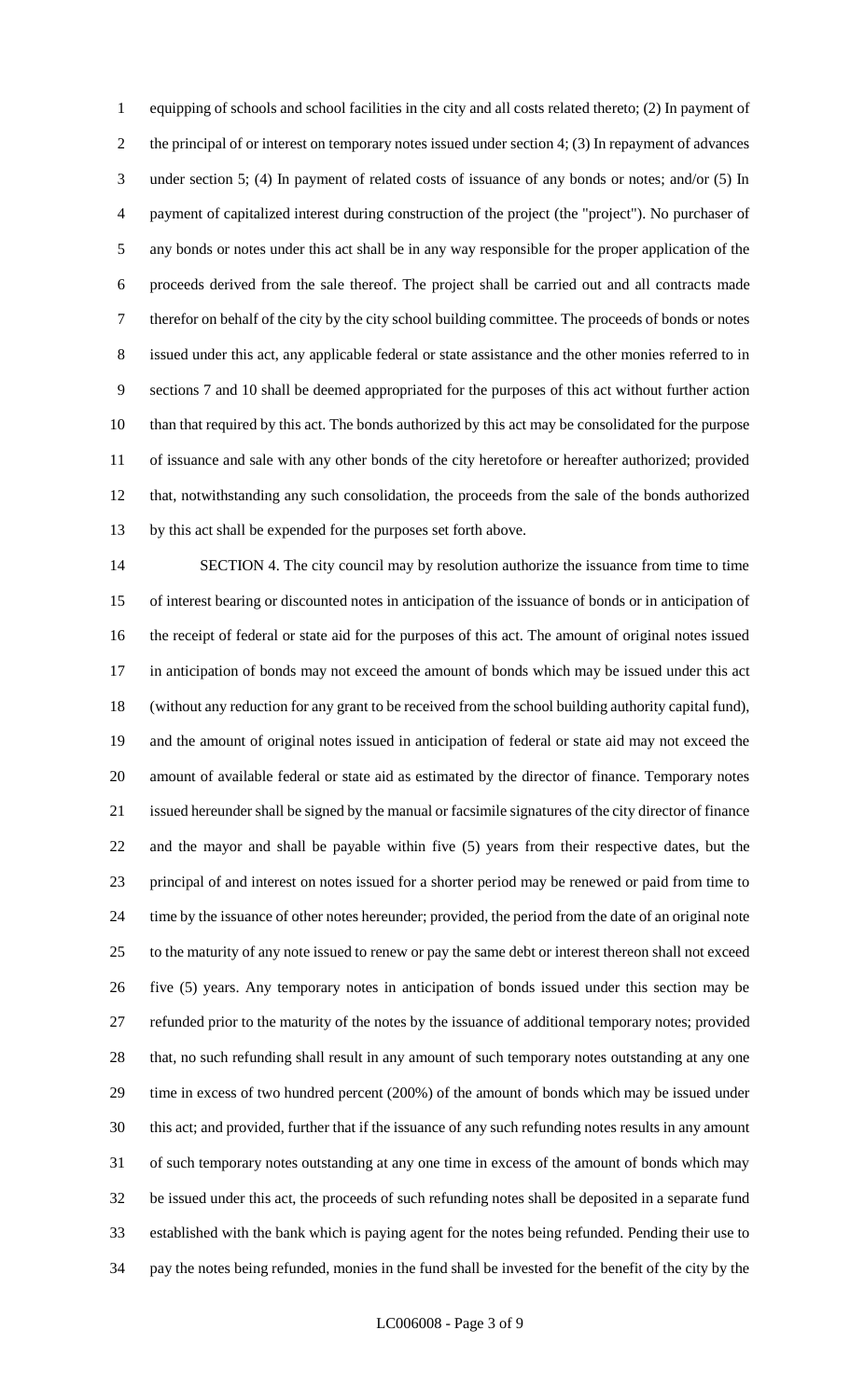paying agent at the direction of the city director of finance in any investment permitted under section 6. The monies in the fund and any investments held as part of the fund shall be held in trust and shall be applied by the paying agent solely to the payment or prepayment of the principal of and interest on the notes being refunded. Upon payment of all principal of and interest on the notes, any excess monies in the fund shall be distributed to the city. The city may pay the principal of and interest on notes in full from other than the issuance of refunding notes prior to the issuance of bonds pursuant to section 1 hereof. In such case, the city's authority to issue bonds or notes in anticipation of bonds under this act shall continue provided that: (1) The city council passes a resolution evidencing the city's intent to pay off the notes without extinguishing the authority to issue bonds or notes; and (2) That the period from the date of an original note to the maturity date of any other note shall not exceed five (5) years.

 SECTION 5. Pending any authorization or issue of bonds hereunder or pending or in lieu of any authorization or issue of notes hereunder, the city director of finance, with the approval of the city council, may, to the extent that bonds or notes may be issued hereunder, apply funds in the treasury of the city to the purposes specified in section 3, such advances to be repaid without interest from the proceeds of bonds or notes subsequently issued or from the proceeds of applicable federal or state assistance or from other available funds.

 SECTION 6. Any proceeds of bonds or notes issued hereunder or of any applicable federal or state assistance, pending their expenditure may be deposited or invested by the city director of finance in demand deposits, time deposits or savings deposits in banks which are members of the Federal Deposit Insurance Corporation or in obligations issued or guaranteed by the United States of America or by any agency or instrumentality thereof or as may be provided in any other applicable law of the State of Rhode Island or resolution of the city council or pursuant to an investment policy of the city.

 SECTION 7. Any accrued interest received upon the sale of bonds or notes hereunder shall be applied to the payment of the first interest due thereon. Any premium arising from the sale of bonds or notes hereunder shall, in the discretion of the city director of finance, be applied to the cost of preparing, issuing and marketing bonds or notes hereunder to the extent not otherwise provided, to the payment of the project costs, to the payment of the principal of or interest on bonds or notes issued hereunder or to any one or more of the foregoing. The cost of preparing, issuing and marketing bonds or notes hereunder may also, in the discretion of the city director of finance, be met from bond or note proceeds exclusive of accrued interest or from other monies available therefor. Any balance of bond or note proceeds remaining after payment of the cost of the projects and the cost of preparing, issuing and marketing bonds or notes hereunder, shall be applied to the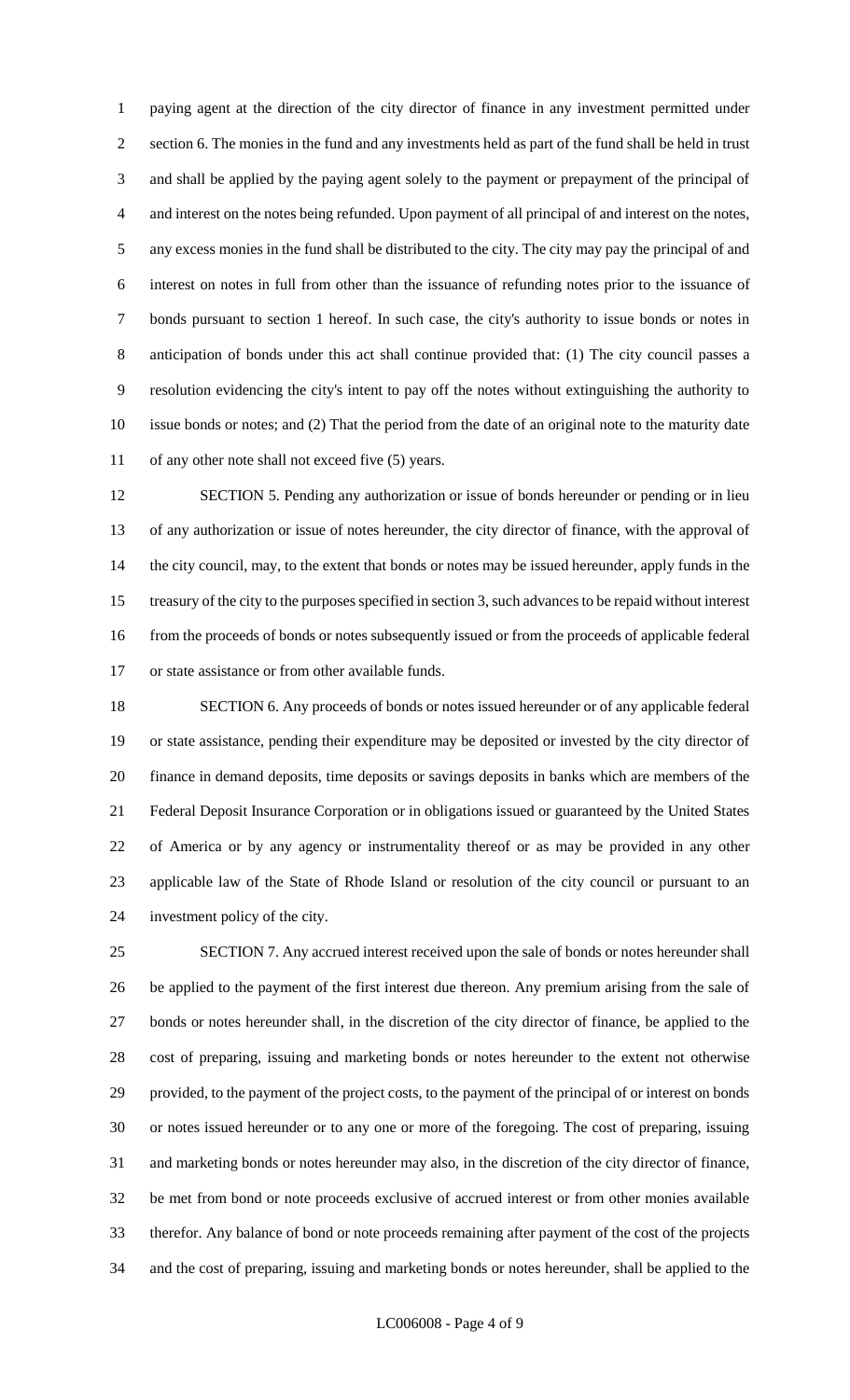payment of the principal of or interest on bonds or notes issued hereunder. To the extent permitted by applicable federal laws, any earnings or net profit realized from the deposit or investment of funds hereunder may, upon receipt, be added to and dealt with as part of the revenues of the city from property taxes. In exercising any discretion under this section, the city director of finance shall be governed by any instructions adopted by resolution of the city council.

 SECTION 8. All bonds and notes issued under this act and the debts evidenced thereby shall be obligatory on the city in the same manner and to the same extent as other debts lawfully contracted by it and shall be excepted from the operation of § 45-12-2. No such obligation shall at any time be included in the debt of the city for the purpose of ascertaining its borrowing capacity. The city shall annually appropriate a sum sufficient to pay the principal and interest coming due within the year on bonds and notes issued hereunder to the extent that monies therefor are not otherwise provided. If such sum is not appropriated, it shall nevertheless be added to the annual tax levy. In order to provide such sum in each year and notwithstanding any provision of law to the contrary, all taxable property in the city shall be subject to ad valorem taxation by the city without limitation as to rate or amount.

 SECTION 9. Any bonds or notes issued under the provisions of this act, and coupons, if any, if properly executed by officers of the city in office on the date of execution, shall be valid and binding according to their terms notwithstanding that before the delivery thereof and payment therefor any or all of such officers shall for any reason have ceased to hold office.

 SECTION 10. The city, acting by resolution of its city council, is authorized to apply for, contract for and expend any federal or state advances or other grants or assistance which may be available for the purposes of this act, and any such expenditures may be in addition to the monies provided in this act. To the extent of any inconsistency between any law of this state and any applicable federal law or regulation, the latter shall prevail. Federal and state advances, with interest where applicable, whether contracted for prior to or after the effective date of this act, may be repaid as project costs under section 3.

 SECTION 11. Bonds and notes may be issued under this act without obtaining the approval of any governmental agency or the taking of any proceedings or the happening of any conditions except as specifically required by this act for such issue. In carrying out any project financed in whole or in part under this act, including, where applicable, the condemnation of any land or interest in land, and in the levy and collection of assessments or other charges permitted by law on account of any such project, all action shall be taken which is necessary to meet constitutional requirements whether or not such action is otherwise required by statute, but the validity of bonds and notes issued hereunder shall in no way depend upon the validity or occurrence of such action.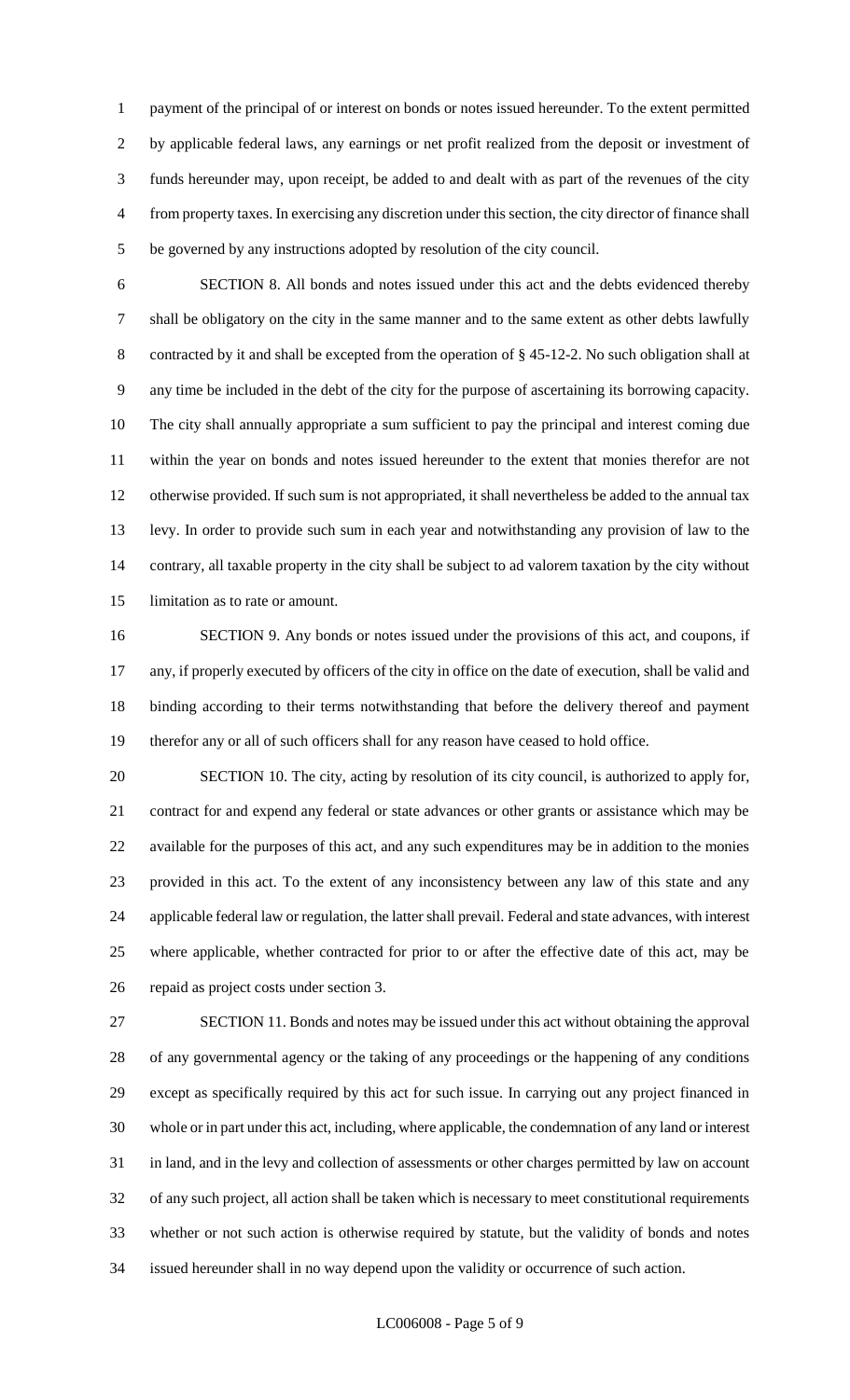SECTION 12. The city director of finance and the mayor, on behalf of the city, are hereby 2 authorized to execute such instruments, documents or other papers as either of them deem necessary or desirable to carry out the intent of this act and are also authorized to take all actions and execute all instruments, documents or agreements necessary to comply with federal tax and securities laws, which instruments, documents or agreements may have a term coextensive with the maturity of the bonds authorized hereby, including Rule 15c2-12 of the Securities and Exchange Commission (the "Rule") and to execute and deliver a continuing disclosure agreement or certificate in connection with the bonds or notes in the form as shall be deemed advisable by such officers in order to comply with the Rule.

 SECTION 13. All or any portion of the authorized but unissued authority to issue bonds and notes under this act may be extinguished by resolution of the city council after seven (7) years shall have passed from the approval of this act provided for in section 14, without further action by the general assembly.

 SECTION 14. At the general election to be held on November 8, 2022 or at a local election, other than a primary, to be held on a date designated by the city council, there shall be submitted to electors of the city a question in substantially the following form: "Shall An Act passed at the January, 2022 Session of the General Assembly Entitled 'AN ACT AUTHORIZING THE CITY OF EAST PROVIDENCE TO FINANCE THE CONSTRUCTION, RENOVATION, IMPROVEMENT, ALTERATION, REPAIR, FURNISHING AND EQUIPPING OF SCHOOLS AND SCHOOL FACILITIES IN THE CITY AND ALL COSTS RELATED THERETO BY THE ISSUANCE OF NOT MORE THAN \$148,000,000 BONDS, NOTES AND/OR OTHER EVIDENCES OF INDEBTEDNESS THEREFOR, SUBJECT TO APPROVAL OF STATE HOUSING AID AT A REIMBURSEMENT RATE OR STATE SHARE RATIO OF NOT LESS THAN 48.5% FOR EXPENDITURES ELIGIBLE FOR STATE AID AND PROVIDED THAT THE AUTHORIZATION SHALL BE REDUCED BY ANY GRANT RECEIVED FROM THE SCHOOL BUILDING AUTHORITY CAPITAL FUND' be approved?" and the warning for the election shall contain the question to be submitted. From the time the election is warned and until 28 it is held, it shall be the duty of the city clerk to keep a copy of this act available at the clerk's office for public inspection, but the validity of the election shall not be affected by this requirement. To the extent of any inconsistency between this act and the city charter, this act shall prevail.

 SECTION 15. This act shall constitute an enabling act of the general assembly that is required pursuant to § 16-7-44. Any bonds, notes or other evidences of indebtedness issued under this act for school projects shall not be eligible for state housing aid reimbursement pursuant to § 16-7-44 unless the school projects described herein have been approved by RIDE.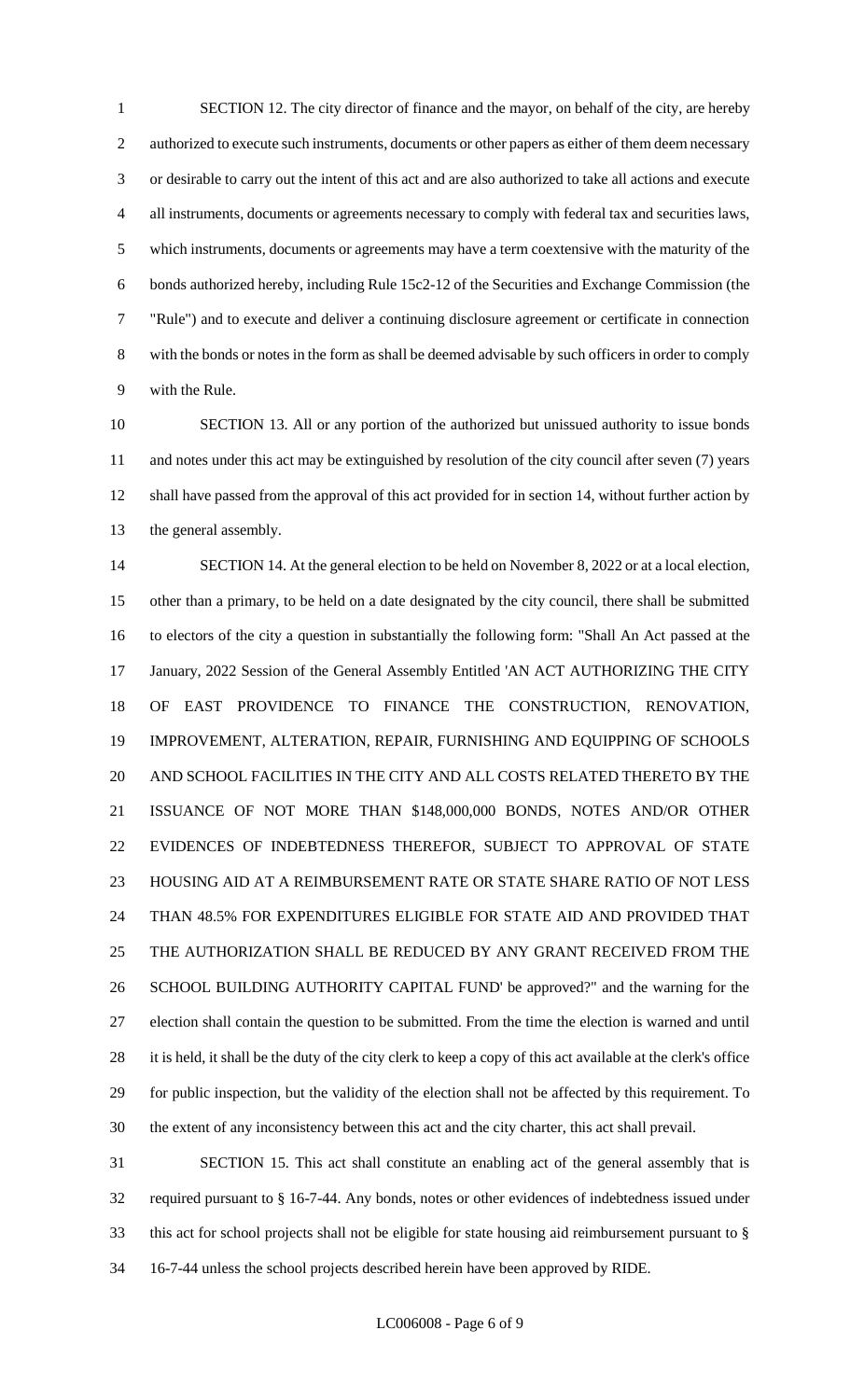- 1 SECTION 16. Sections 14 and 16 shall take effect upon the passage. The remainder of this
- 2 act shall take effect upon the approval of this act by a majority of those voting on the question at
- 3 the election prescribed by section 14.

#### $=$ LC006008 ========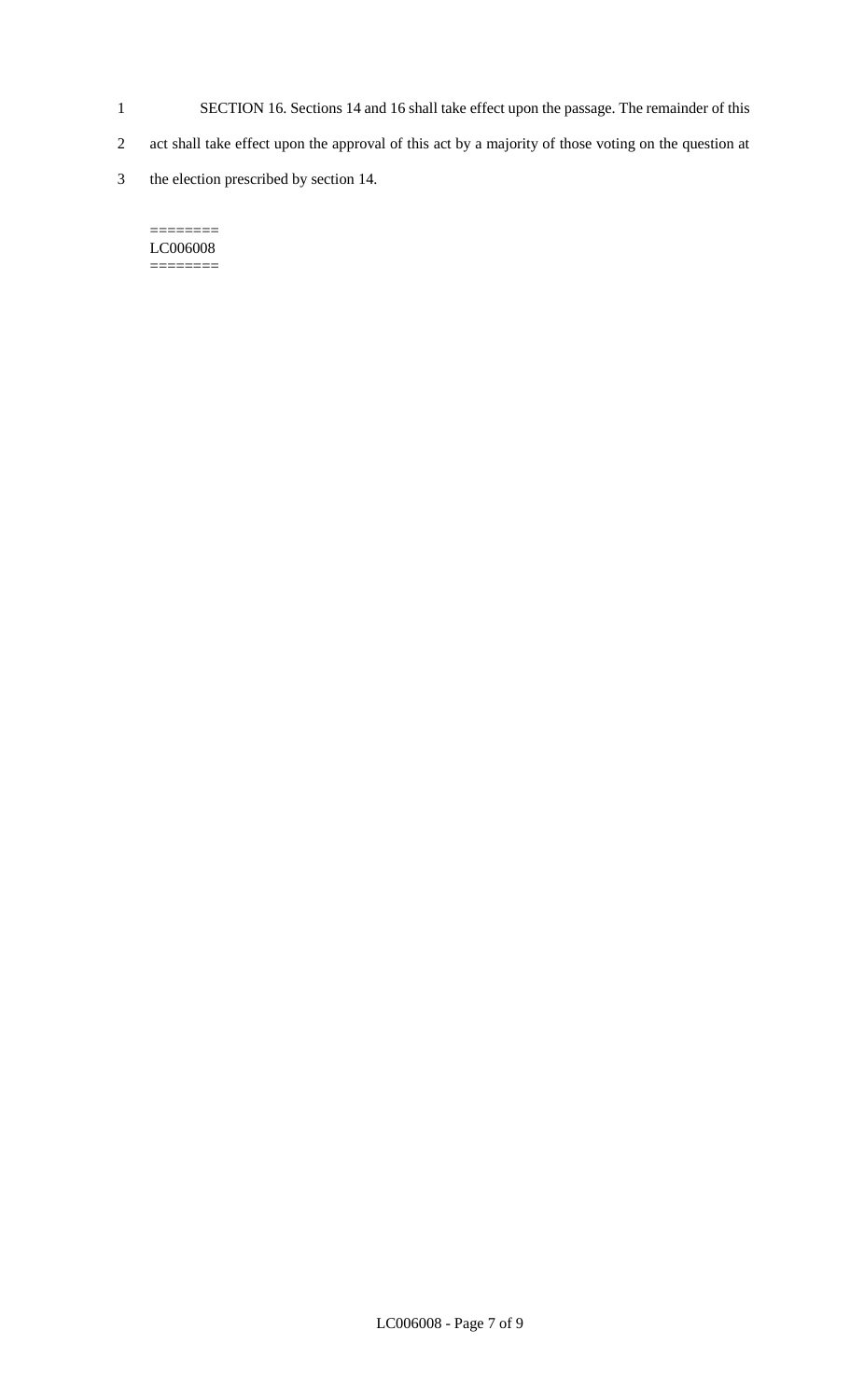#### EXPLANATION

#### OF

#### A N A C T

## AUTHORIZING THE CITY OF EAST PROVIDENCE TO FINANCE THE CONSTRUCTION, RENOVATION, IMPROVEMENT, ALTERATION, REPAIR, FURNISHING AND EQUIPPING OF SCHOOLS AND SCHOOL FACILITIES IN THE CITY BY THE ISSUANCE OF NOT MORE THAN \$148,000,000 BONDS, NOTES AND/OR OTHER EVIDENCES OF INDEBTEDNESS THEREFOR, SUBJECT TO APPROVAL OF STATE HOUSING AID AT A REIMBURSEMENT RATE OR STATE SHARE RATIO OF NOT LESS THAN 48.5% FOR EXPENDITURES ELIGIBLE FOR STATE AID AND PROVIDED THAT THE AUTHORIZATION SHALL BE REDUCED BY ANY GRANT RECEIVED FROM THE SCHOOL BUILDING AUTHORITY CAPITAL FUND

#### \*\*\*

 This act would authorize the city of East Providence to issue bonds and notes in an amount 2 not exceeding one hundred forty-eight million dollars (\$148,000,000) to finance the construction, renovation, improvement, alteration, repair, furnishing and equipping of schools and school facilities in the city and all costs related thereto, subject to approval of state housing aid at a reimbursement rate or state share ratio of not less than forty-eight and five-tenths percent (48.5%) for expenditures eligible for state aid and provided that the authorization would be reduced by any grant received from the school building authority capital fund. The city may be eligible for school housing aid reimbursement on debt service pursuant to chapter 7 of title 16, or for a grant, loan or other "financial assistance" as defined in § 45-38.2-1, from the school building authority capital fund under chapter 38.2 of title 45. The amount of borrowing authorized pursuant to this act would be reduced by the amount of any grant received by the city from the school building authority capital fund. Bonds, notes or other evidences of indebtedness would not be issued under this act unless the city has received preliminary indication from the Rhode Island department of education ("RIDE") confirming that the then-current school housing aid reimbursement rate under chapter 7 of title 16, as amended from time to time, or financial assistance from the school building authority capital fund, or pursuant to any other law hereafter enacted providing for funds to municipalities for school housing purposes, is not less than forty-eight and five-tenths percent (48.5%) of those expenditures which are eligible for state aid.

 This act would constitute an enabling act of the general assembly that is required pursuant to § 16-7-44. Any bonds, notes or other evidences of indebtedness issued under this act for school projects would not be eligible for state housing aid reimbursement pursuant to § 16-7-44 unless the school projects described herein have been approved by the Rhode Island department of education.